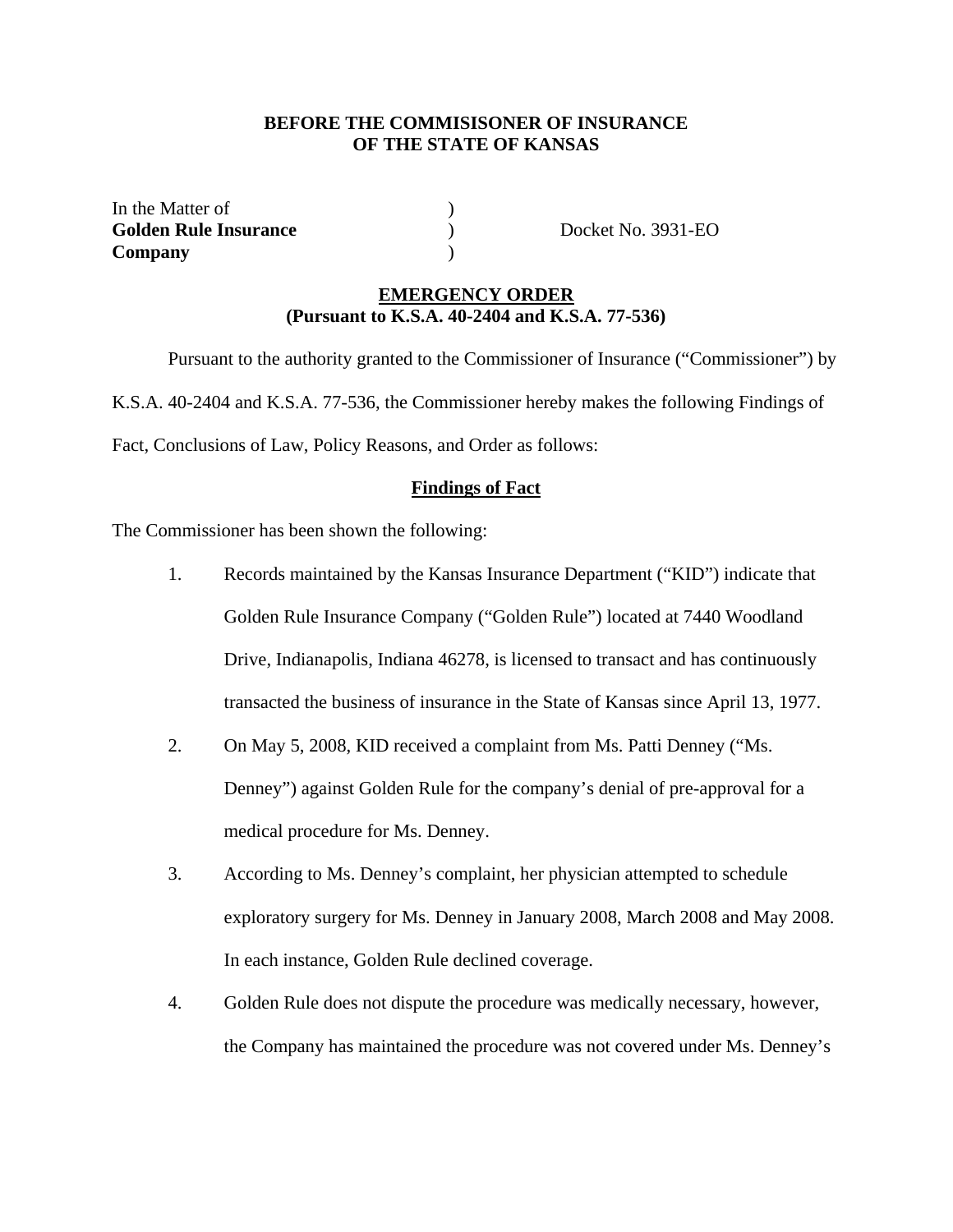policy due to an alleged failure to properly disclose medical history in the insurance application.

- 5. The application provided to KID by Golden Rule does not reflect any preexisting condition for Ms. Denney or any member of her family.
- 6. Ms. Denney's application was prepared and submitted to Golden Rule electronically by Golden Rule appointed agent, Mr. Dirk McClary.
- 7. Mr. McClary responded to an inquiry from KID by stating the application he prepared and submitted to Golden Rule included reference to a hernia disclosed to Mr. McClary by Ms. Denney.
- 8. Neither Mr. McClary nor Golden Rule has provided an explanation as to why the reference to Ms. Denney's hernia was not present on the application presented to KID by Golden Rule.
- 9. Golden Rule maintains had the company known Ms. Denney's complete medical history at the time the policy was issued the company would have attached a rider excluding all coverage for digestive system diseases or disorders.
- 10. To date, Golden Rule has denied coverage to Ms. Denney resulting in severe medical problems in renal failure.

# **Applicable Law**

- K.S.A. 40-2404 states, in pertinent part:
	- (9) *Unfair claim settlement practices.* It is an unfair claim settlement practice if any one of the following or any rules and regulations pertaining thereto are: (A) Committed flagrantly and in conscious disregard of such provisions, or (B) committed with such frequency as to indicate a general business practice.
		- (d) refusing to pay claims without conducting a reasonable investigation based upon all available information;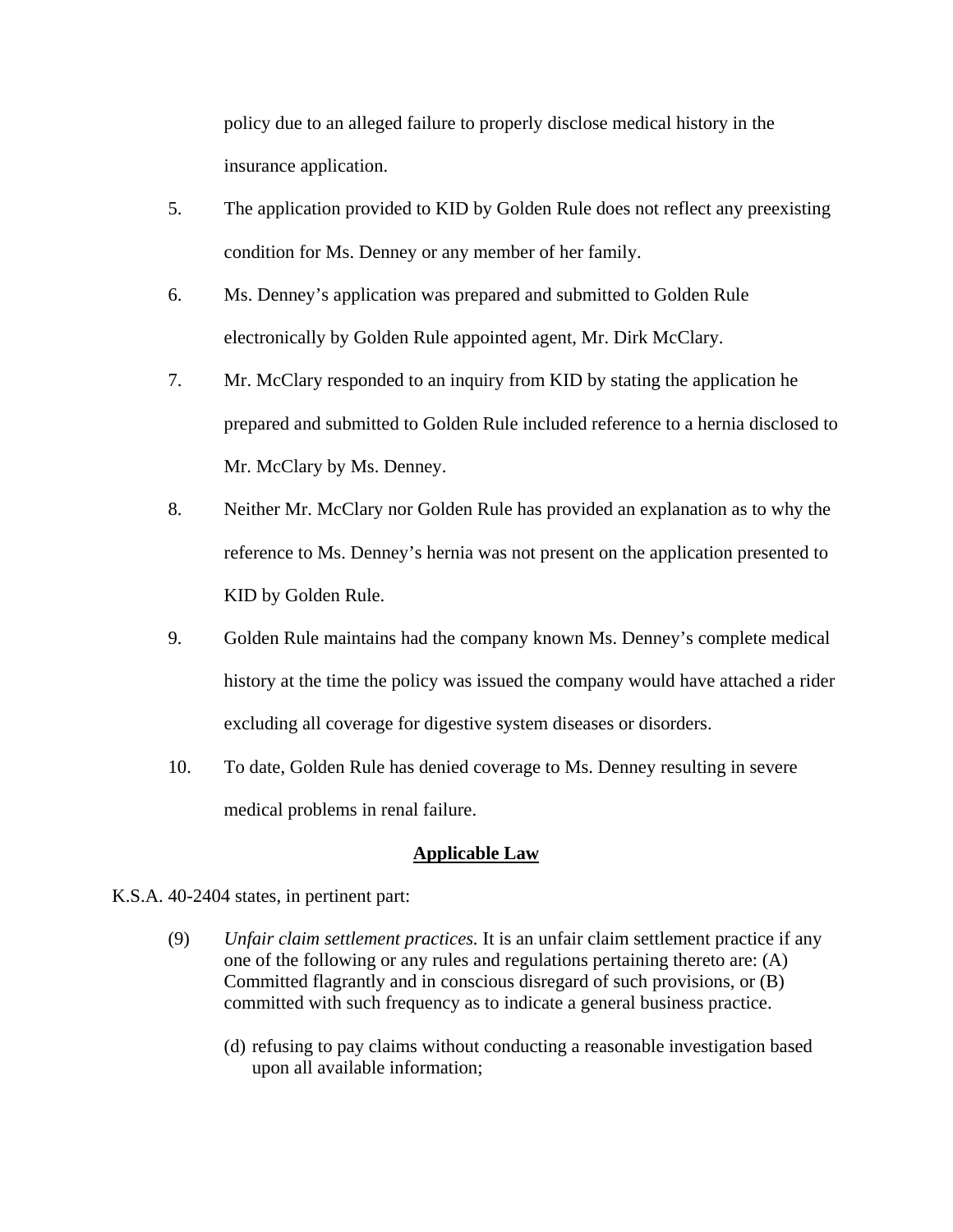- (f) not attempting in good faith to effectuate prompt, fair and equitable settlements of claims in which liability has become reasonably clear;
- (i) attempting to settle claims on the basis of an application which was altered without notice to, or knowledge or consent of the insured;

#### K.S.A. 40-2407 states, in pertinent part:

- (a) If, after such hearing, the commissioner shall determine that the person charged has engaged in an unfair method of competition or an unfair or deceptive act or practice, the commissioner shall render an order requiring such person to cease and desist from engaging in such method of competition, act or practice and if the act or practice is a violation of K.S.A. 40-2404 and amendments thereto, the commissioner may in the exercise of discretion order any one or more of the following:
	- (3) redress of the injury by requiring the refund of any premium paid by, the payment of any moneys withheld from, any consumer and appropriate public notification.

K.S.A. 77-536 states, in pertinent part:

- (a) A state agency may use emergency proceedings: (1) In a situation involving an immediate danger to the public health safety or welfare requiring immediate state action.
- (c) The state agency shall render an order, including a brief statement of findings of fact, conclusions of law, and polices reasons for the decision if it is an exercise of the state agency's discretion, to justify the state agency's decision to take the specific action and the determination of:
	- (1) An immediate danger.

# **Policy Reasons**

The Commissioner finds it is the public policy of the Kansas Insurance Department to protect the

public health, safety and welfare of Kansas citizens. Golden Rule's denial of Ms. Denney's claim

constitutes an immediate danger to the health, safety and welfare of the public requiring

immediate state action.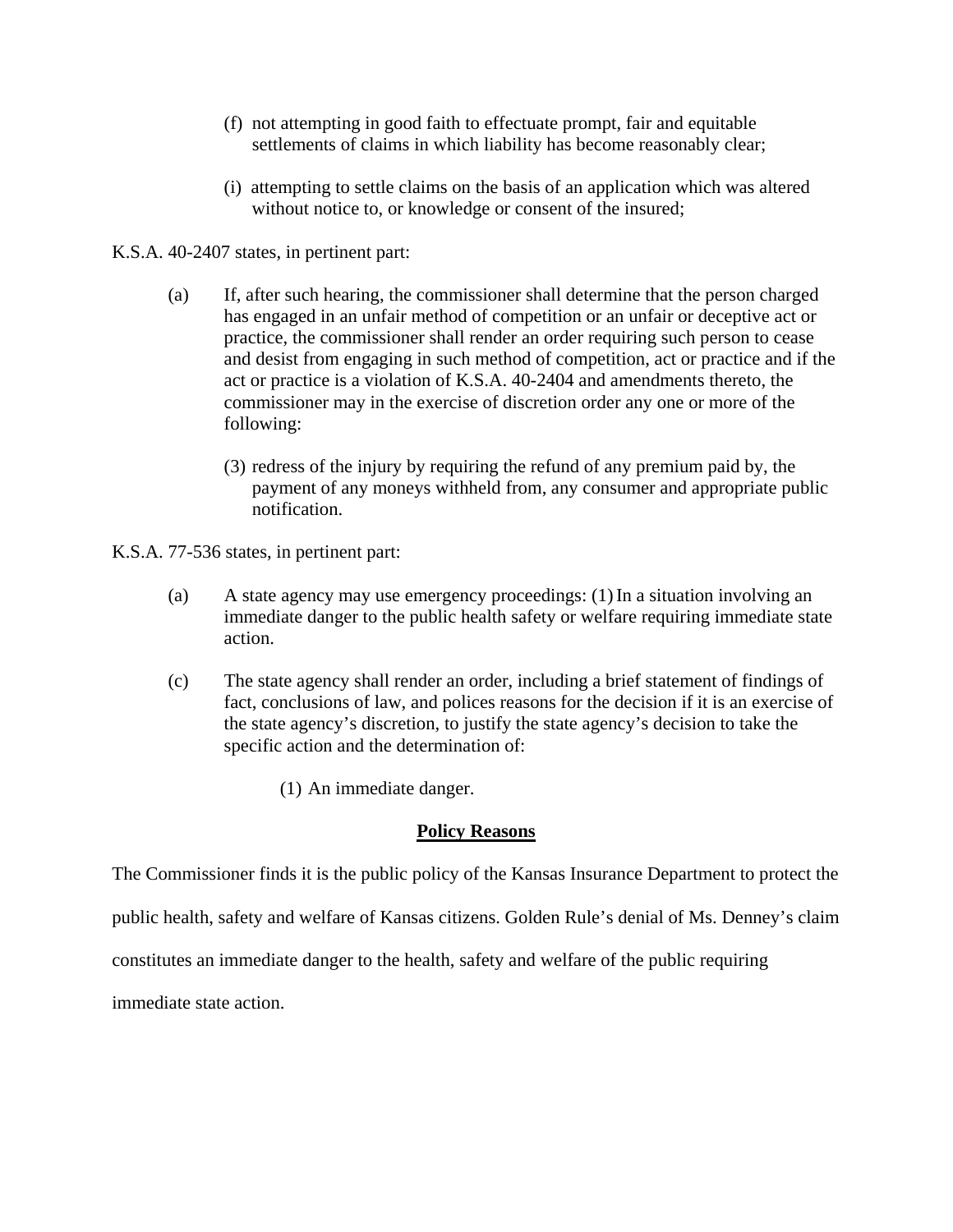#### **Conclusions of Law**

- 11. The Commissioner has jurisdiction over Golden Rule as well as the subject matter of this proceeding, and such proceeding is held in the public interest.
- 12. Based on the Findings of Fact, Applicable Law and Policy Reasons set forth above, the Commissioner finds Golden Rule's denial of Ms. Denney's claim constitutes violations of K.S.A. 40-2404(9)(d), K.S.A. 40-2404(9)(f), and K.S.A. 40-2404(9)(i).
- 13. The Commissioner finds Ms. Denney's current health status constitutes an immediate danger to the health, safety, and welfare of the public requiring immediate state action.
- 14. Pursuant to K.S.A. 40-2407(a)(3), Golden Rule shall redress Ms. Denney's injury by the payment of money withheld as a result of the company's denial of Ms. Denney's claim.
- 15. The Commissioner shall retain jurisdiction over this matter to issue any Order(s) deemed necessary and appropriate.

# **NOTICE OF RIGHTS**

Pursuant to K.S.A. 77-536(d), this Emergency Order shall become effective when rendered.

Golden Rule Insurance Company ("Golden Rule") is entitled to a hearing pursuant to K.S.A. 77-

542, the Kansas Administrative Procedure Act. If Golden Rule desires a hearing, the company

must file a written request for a hearing with:

 John W. Campbell, General Counsel Kansas Insurance Department 420 S.W.  $9<sup>th</sup>$  Street Topeka, Kansas 66612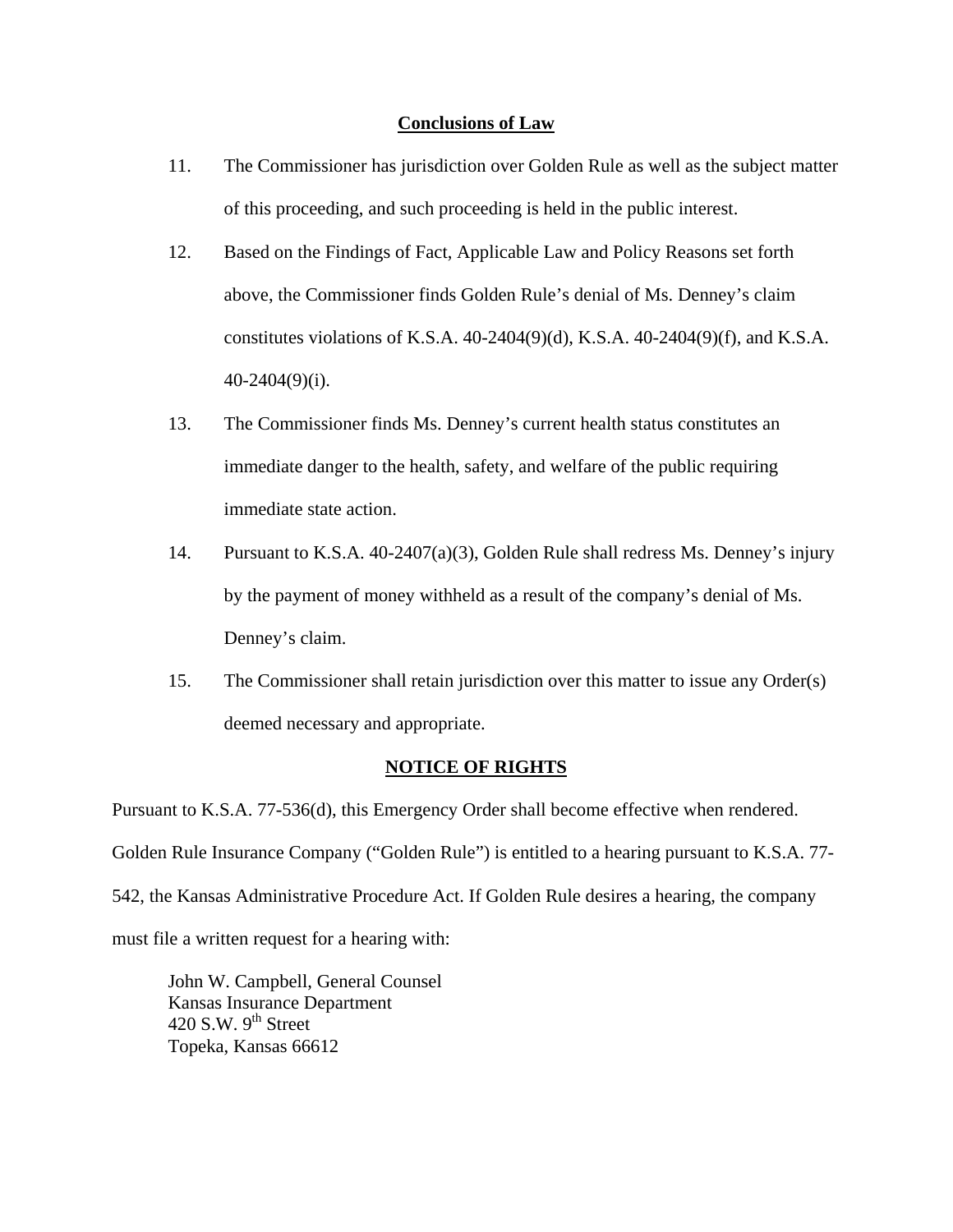This request must be filed within fifteen (15) days from the date of service of this Order. If Golden Rule requests a hearing, the Kansas Insurance Department will notify the company of the time and place of the hearing and information on the procedures, right of representation, and other rights of parties relating to the conduct of the hearing, before commencement of the same.

In the event Golden Rule files a petition for judicial review, pursuant to K.S.A. 77-613(e), the

agency officer to be served on behalf of the Kansas Insurance Department is:

 John W. Campbell, General Counsel Kansas Insurance Department 420 S.W.  $9<sup>th</sup>$  Street Topeka, Kansas 66612

# **IT IS SO ORDERED THIS \_13th\_\_ DAY OF AUGUST, 2008, IN THE CITY OF TOPEKA, COUNTY OF SHAWNEE, STATE OF KANSAS.**



 \_/s/ Sandy Praeger\_\_\_\_\_\_\_\_\_\_\_\_\_\_\_\_\_\_\_\_ Sandy Praeger COMMISSIONER COMMISSIONER OF Insurance

 $\angle$ s/ John W. Campbell John W. Campbell General Counsel